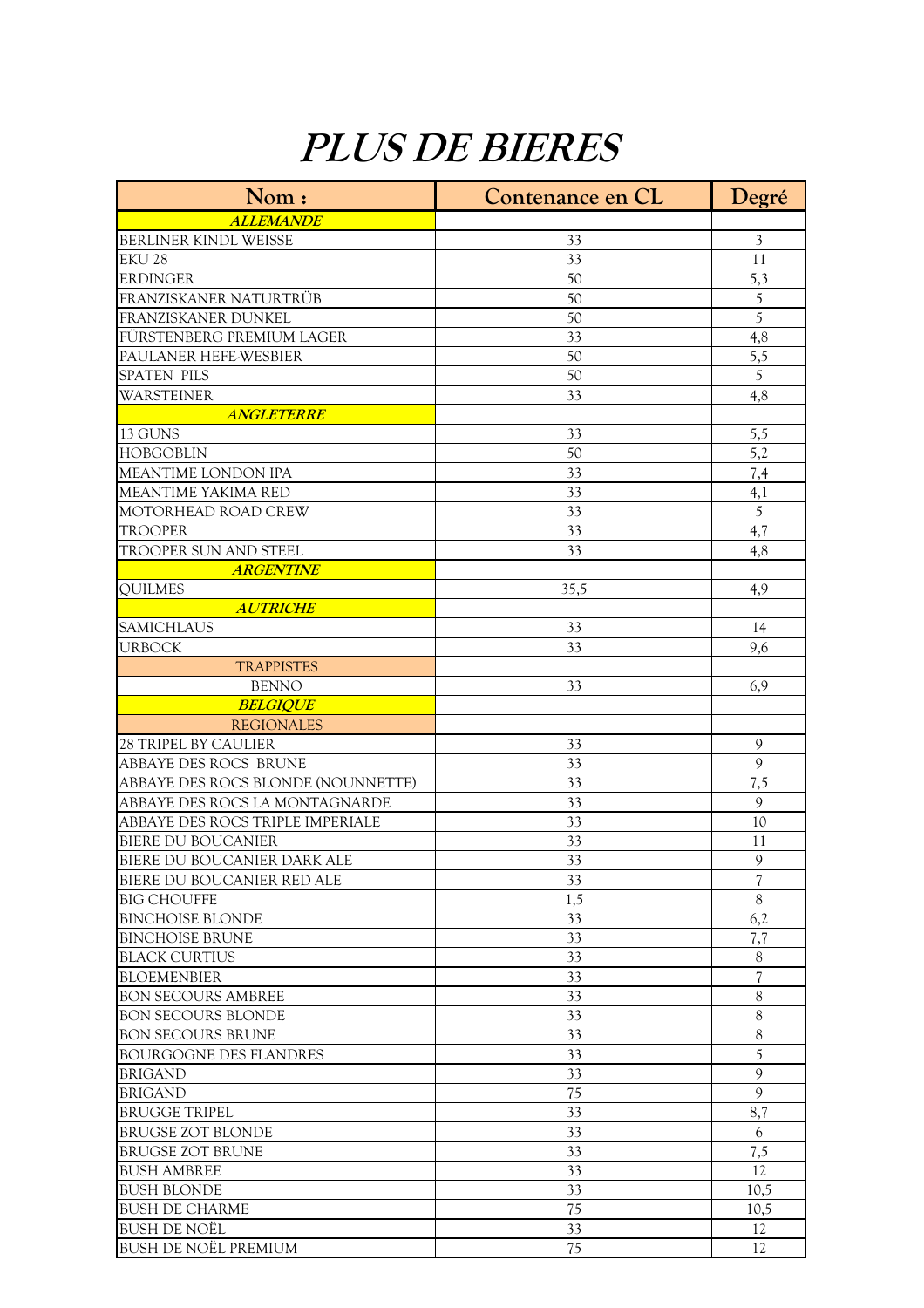| <b>BUSH DE NUIT</b>                               | 75              | 13                       |
|---------------------------------------------------|-----------------|--------------------------|
| <b>BUSH PRESTIGE</b>                              | 75              | 13                       |
| <b>CARACOLE</b>                                   | 33              | 7,5                      |
| <b>CAROLUS AMBRIO</b>                             | 33              | 8                        |
| <b>CAROLUS CHRISTMAS</b>                          | 33              | 10,5                     |
| CAROLUS CHRISTMAS                                 | 75              | 10,5                     |
| <b>CAROLUS CLASSIC</b>                            | 33              | 8,5                      |
| CAROLUS CUVEE VAN DE KEIZER                       | 75              | 11                       |
| CAROLUS HOPSINJOOR                                | 33              | $8\,$                    |
| CAROLUS IMPERIAL BLOND                            | 75              | 10                       |
| <b>CAROLUS TRIPLE</b>                             | 33              | 9                        |
| CHARLES. QUINT BLONDE                             | 33              | 8,5                      |
| CHARLES. QUINT RUBIS                              | 33              | 8,5                      |
| <b>CHOUFFE</b>                                    | 33              | 8                        |
| <b>CHOUFFE</b>                                    | 75              | 8                        |
| <b>CHOUFFE HOUBLON</b>                            | 33              | 9                        |
| <b>CINEY</b>                                      | 25              | 7                        |
| <b>CINEY BRUNE</b>                                | 25              | $\overline{\mathcal{U}}$ |
| <b>CORNET</b>                                     | 33              | 8,5                      |
| CORSENDONK AGNUS                                  | 33              | 7,5                      |
| <b>CORSENDONK PATER</b>                           | 33              | 7,5                      |
| <b>CORSENDONK ROUSSE</b>                          | 33              | 8                        |
| <b>CUVEE DES TROLLS</b>                           | COFFRET 6X25+1V | $\overline{\mathcal{U}}$ |
| <b>CUVEE DES TROLLS</b>                           | 25              | $\overline{\mathcal{L}}$ |
| <b>CUVEE DES TROLLS TRIPLE</b>                    | 75              | 7,5                      |
| CUVEE DU CHÂTEAU (KASTEEL)                        | 33              | 11                       |
| DE KONINCK TRIPLE D'ANVERS                        | 33              | $8\,$                    |
| DELIRIUM CHRISTMAS                                | 33              | 10                       |
| DELIRIUM NOCTURNUM                                | 33              | 8,5                      |
| DELIRIUM NOCTURNUM                                | 75              | 8,5                      |
| <b>DELIRIUM TREMENS</b>                           | COFFRET 4X33+1V |                          |
|                                                   |                 |                          |
|                                                   |                 |                          |
| <b>DELIRIUM TREMENS</b>                           | 75              | 8,5                      |
| <b>DELIRIUM TREMENS</b>                           | 33              | 8,5                      |
| <b>DEUS</b>                                       | 75              | 11,5                     |
| <b>DIKKE JAN BLOND</b><br><b>DIKKE JAN TRIPLE</b> | 33<br>33        | 5,5<br>$\overline{7}$    |
|                                                   |                 |                          |
| DUCHESSE DE BOURGNOGNE<br><b>DUVEL</b>            | 25<br>33        | 6,2<br>8,5               |
| <b>DUVEL</b>                                      | 75              | 8,5                      |
| DUVEL TRIPEL HOP CITRA                            | 33              | 9,5                      |
| <b>FAGNES BLONDE</b>                              | 33              | 7,5                      |
| <b>FRUIT DEFENDU</b>                              | 33              | 8,5                      |
| <b>GAULOISE BLONDE</b>                            | 33              | 6,3                      |
| <b>GAULOISE TRIPLE BLONDE</b>                     | 33              | 9,7                      |
| <b>GUILLOTINE</b>                                 | 33              | 8,5                      |
| <b>GULDEN DRAAK</b>                               | 33              | 10,5                     |
| GULDEN DRAAK IMPERIAL STOUT                       | 33              | 12                       |
| GULDEN DRAAK 9000 QUADRUPLE                       | 33              | 10,5                     |
| <b>HERCULE STOUT</b>                              | 33              | 9                        |
| HOEGAARDEN GRAND CRU                              | 33              | 8,5                      |
| <b>HOMMEL BIER</b>                                | 25              | 7,5                      |
| <b>HOMMEL BIER</b>                                | 75              | 7,5                      |
| <b>HOPUS</b>                                      | 33              | 8,3                      |
| <b>JUDAS</b>                                      | 33              | 8,5                      |
| <b>JUPILER</b>                                    | 33              | 5,2                      |
| KAPITTEL WATOU PRIOR                              | 33              | 9                        |
| KAPITTEL WATOU TRIPEL ABT                         | 33              | 10                       |
| <b>KARMELIET</b><br><b>KARMELIET</b>              | 75<br>33        | 8,4<br>8,4               |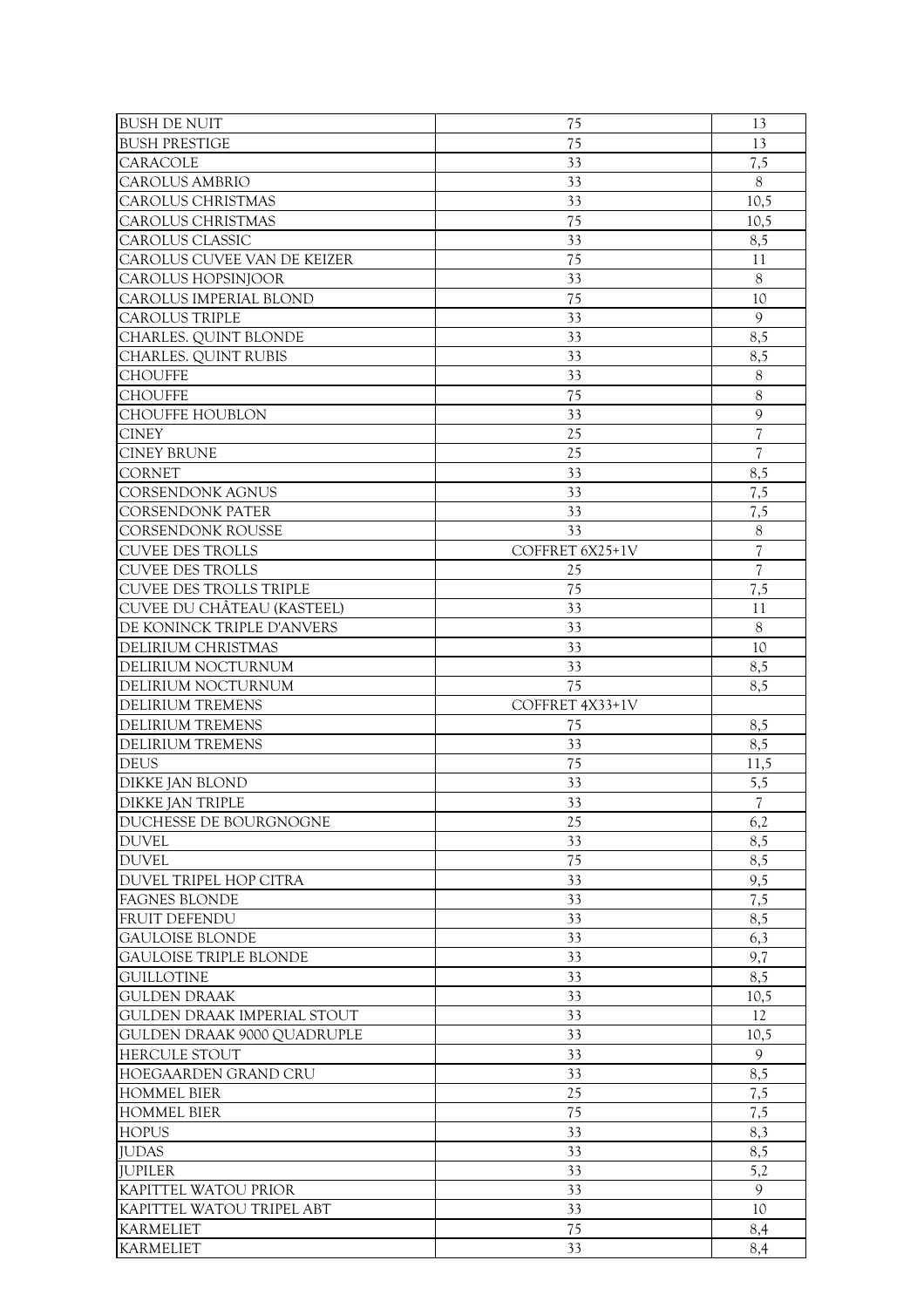| <b>KASTEEL BLONDE</b>              | 33 | $\overline{\mathcal{U}}$ |
|------------------------------------|----|--------------------------|
| <b>KASTEEL DONKER</b>              | 75 | 11                       |
| <b>KASTEEL DONKER</b>              | 33 | 11                       |
| <b>KASTEEL TRIPEL</b>              | 33 | 11                       |
| <b>KWAK</b>                        | 75 | 8,4                      |
| <b>KWAK</b>                        | 33 |                          |
|                                    |    | 8,4                      |
| LA CORNE BLACK DU BOIS DES PENDUS  | 33 | 8                        |
| LA CORNE BLONDE DU BOIS DES PENDUS | 33 | 5,9                      |
| LA CORNE TRIPLE DU BOIS DES PENDUS | 33 | 10                       |
| <b>LIVINUS</b>                     | 33 | 10                       |
| <b>LUCIFER</b>                     | 33 | 8                        |
| <b>MALHEUR BLONDE</b>              | 33 | 10                       |
| <b>MALHEUR BRUNE</b>               | 33 | 12                       |
| <b>MARTIN'S PALE ALE</b>           | 33 | 5,8                      |
| Mc CHOUFFE                         | 33 | $8\,$                    |
| Mc CHOUFFE                         | 75 | 8                        |
| <b>MOINETTE</b>                    | 75 | 8,5                      |
| <b>MOINETTE</b>                    | 33 | 8,5                      |
| N'ICE CHOUFFE                      | 33 | 10                       |
| <b>NOSTRADAMUS</b>                 | 33 | $\mathbf Q$              |
| PETRUS BLOND                       | 33 | 6,6                      |
| PETRUS DUBBEL BRUIN                | 33 | 6,5                      |
| PETRUS TRIPEL                      | 33 | 7,5                      |
| <b>PIRAAT</b>                      | 33 | 10,5                     |
| QUEUE DE CHARRUE AMBREE            | 33 | 5,5                      |
|                                    | 33 |                          |
| QUEUE DE CHARRUE BLONDE            |    | 6,6                      |
| QUEUE DE CHARRUE BRUNE             | 33 | 5,4                      |
| <b>QUEUE DE CHARRUE TRIPLE</b>     | 33 | 9                        |
| QUEUE DE CHARRUE TRIPLE            | 75 | 9                        |
| <b>QUINTINE AMBREE</b>             | 33 | 8,5                      |
| QUINTINE BLONDE                    | 33 | 8                        |
| REINAERT GRAND CRU                 | 33 | 9,5                      |
| RODENBACH GRAND CRU                | 33 | 6                        |
| SAISON 1900                        | 33 | 5,4                      |
| <b>SAISON DUPONT</b>               | 33 | 6,5                      |
| <b>SATAN GOLD</b>                  | 33 | 8                        |
| <b>SATAN RED</b>                   | 33 | $8\,$                    |
| SAXO                               | 33 | 7,5                      |
| <b>SMASH CURTIUS</b>               | 33 | 6,2                      |
| <b>St FEUILLIEN GRAND CRU</b>      | 33 | 9,5                      |
| <b>St FEUILLIEN SAISON</b>         | 33 | 6,5                      |
| <b>STRAFFE HENDRIK QUADRUPLE</b>   | 33 | 11                       |
| <b>STRAFFE HENDRIK TRIPEL</b>      | 33 | 9                        |
| STRAFFE HENDRIK HERITAGE 2019      | 75 | 11                       |
| <b>TRIPLE MOINE</b>                | 33 | 7,3                      |
| URTHEL SAISONNIERE                 | 33 | 6                        |
| <b>VEDETT IPA</b>                  | 33 | 5,5                      |
|                                    |    | 8                        |
| WATERLOO STRONG DARK               | 33 |                          |
| <b>WATERLOO TRIPLE</b>             | 33 | 7,5                      |
| <b>WATOU TRIPEL</b>                | 33 | 7,5                      |
| <b>TRAPPISTES</b>                  |    |                          |
| ACHEL BLONDE                       | 33 | 8                        |
| <b>ACHEL BRUNE</b>                 | 33 | 8                        |
| CHIMAY 2018                        | 33 | 9                        |
| <b>CHIMAY BRUNE</b>                | 75 | $\overline{\mathcal{U}}$ |
| <b>CHIMAY BRUNE</b>                | 33 | 7                        |
| CHIMAY GRANDE RESERVE 2018         | 75 | 9                        |
| CHIMAY TRIPLE                      | 33 | 8                        |
| CHIMAY TRIPLE                      | 75 | 8                        |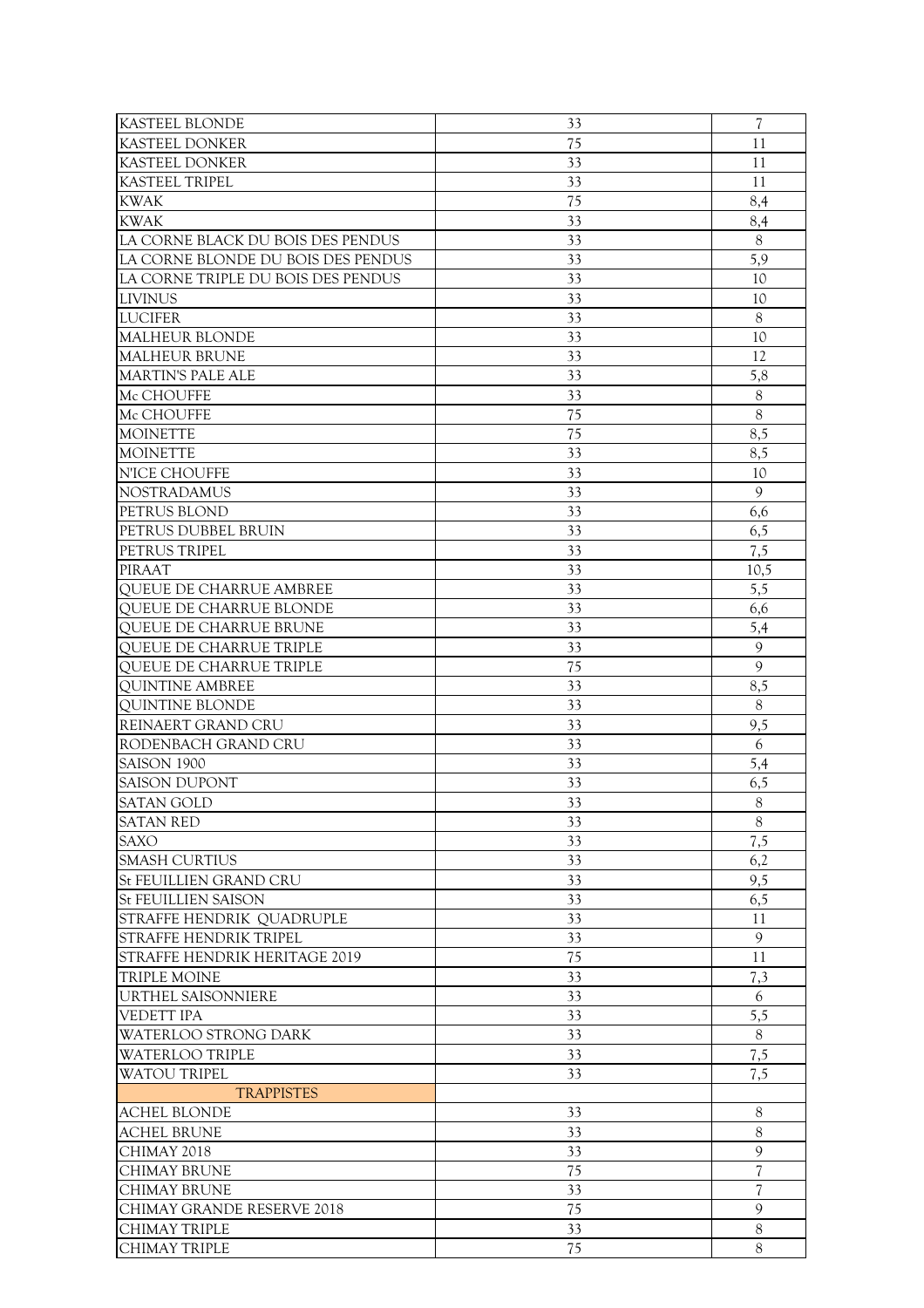| <b>ORVAL</b>                       | 33              | 6,2                      |
|------------------------------------|-----------------|--------------------------|
| ROCHEFORT TRIPLE EXTRA             | 33              | 8,1                      |
| ROCHEFORT 10                       | 33              | 11,3                     |
| ROCHEFORT 6                        | 33              | 7,5                      |
| ROCHEFORT 8                        | 33              | 9,2                      |
| <b>WESTMALLE DUBBEL</b>            | 33              | $\overline{\mathcal{U}}$ |
| <b>WESTMALLE TRIPLE</b>            | 33              | 9,5                      |
| <b>WESTMALLE TRIPLE</b>            | 75              | 9,5                      |
|                                    |                 |                          |
| WESTMALLE                          | COFFRET 2X33+1V |                          |
| <b>ABBAYE</b>                      |                 |                          |
| <b>AFFLIGEM BLONDE</b>             | 33              | 6,8                      |
| <b>AFFLIGEM DUBBEL</b>             | 33              | 6,8                      |
| <b>AFFLIGEM TRIPLE</b>             | 33              | 9,5                      |
| <b>BORNEM TRIPLE</b>               | 33              | 9                        |
| <b>ENAME TRIPEL</b>                | 33              | 8,5                      |
| <b>FLOREFFE BLONDE</b>             | 33              | 6,3                      |
| <b>FLOREFFE PRIMA</b>              | 33              | 8                        |
| <b>FLOREFFE DOUBLE</b>             | 33              | 6,3                      |
| <b>FLOREFFE TRIPPEL</b>            | 75              | 7,5                      |
| <b>FLOREFFE TRIPPEL</b>            | 33              | 7,5                      |
| <b>GRIMBERGEN BLONDE</b>           | 33              | 6,7                      |
| <b>GRIMBERGEN DOUBLE</b>           | 33              | 6,5                      |
| <b>GRIMBERGEN OPTIMO BRUNO</b>     | 33              | 10                       |
| <b>GRIMBERGEN TRIPLE</b>           | 33              | 9                        |
| MAREDSOUS BLONDE 6                 | 33              | 6                        |
| <b>MAREDSOUS BRUNE 8</b>           | 33              | 8                        |
| <b>MAREDSOUS TRIPLE 10</b>         | 33              | 10                       |
| MAREDSOUS TRIPLE 10                | 75              | 10                       |
|                                    | 33              |                          |
| <b>PAIX DIEU</b>                   |                 | 10                       |
| <b>St BERNARDUS Abt 12</b>         | 75              | 10                       |
| <b>St BERNARDUS Abt 12</b>         | 33              | 10                       |
| <b>St BERNARDUS CHRISMAS</b>       | 75              | 10                       |
| <b>St BERNARDUS PATER 6</b>        | 33              | 6,7                      |
| <b>St BERNARDUS PRIOR 8</b>        | 33              | 8                        |
| <b>St BERNARDUS TRIPEL</b>         | 33              | 8                        |
| <b>St BERNARDUS TRIPEL</b>         | 75              | 8                        |
| <b>St FEUILLIEN BLONDE</b>         | 75              | 7,5                      |
| <b>St FEUILLIEN BLONDE</b>         | 33              | 7,5                      |
| <b>St FEUILLIEN BRUNE</b>          | 33              | 7,5                      |
| <b>St FEUILLIEN BRUNE</b>          | 75              | 7,5                      |
| St FEUILLIEN CUVEE DE NOËL         | 33              | 9                        |
| St FEUILLIEN CUVEE DE NOËL         | 75              | 9                        |
| <b>St FEUILLIEN QUADRUPLE</b>      | 33              | 11                       |
| <b>St FEUILLIEN TRIPLE</b>         | 33              | 8,5                      |
| <b>St FEUILLIEN TRIPLE</b>         | 1.5L            | 8,5                      |
| <b>St FEUILLIEN TRIPLE</b>         | 75              | 8,5                      |
| <b>St FEUILLIEN TRIPLE</b>         | 3L              | 8,5                      |
| St FEUILLIEN TRIPLE (sur commande) | 6 L             | 8,5                      |
| St FEUILLIEN TRIPLE (sur commande) | 9 L             | 8,5                      |
| <b>STEEN BRUGGE BLONDE</b>         | 33              | 6,5                      |
| TONGERLO BLONDE                    | 33              | 6,5                      |
|                                    | 33              |                          |
| <b>TONGERLO BRUNE</b>              |                 | 6,5                      |
| <b>TONGERLO PRIOR</b>              | 33              | $\mathbf Q$              |
| VAL DIEU GRAND CRU                 | 75              | 10,5                     |
| VAL DIEU TRIPLE                    | 33              | 9                        |
| <b>BLANCHE</b>                     |                 |                          |
| <b>BLANCHE DE BRUXELLES</b>        | 33              | 4,5                      |
| <b>BLANCHE DE NAMUR</b>            | 75              | 4,5                      |
| <b>BLANCHE DE NAMUR</b>            | 33              | 4,5                      |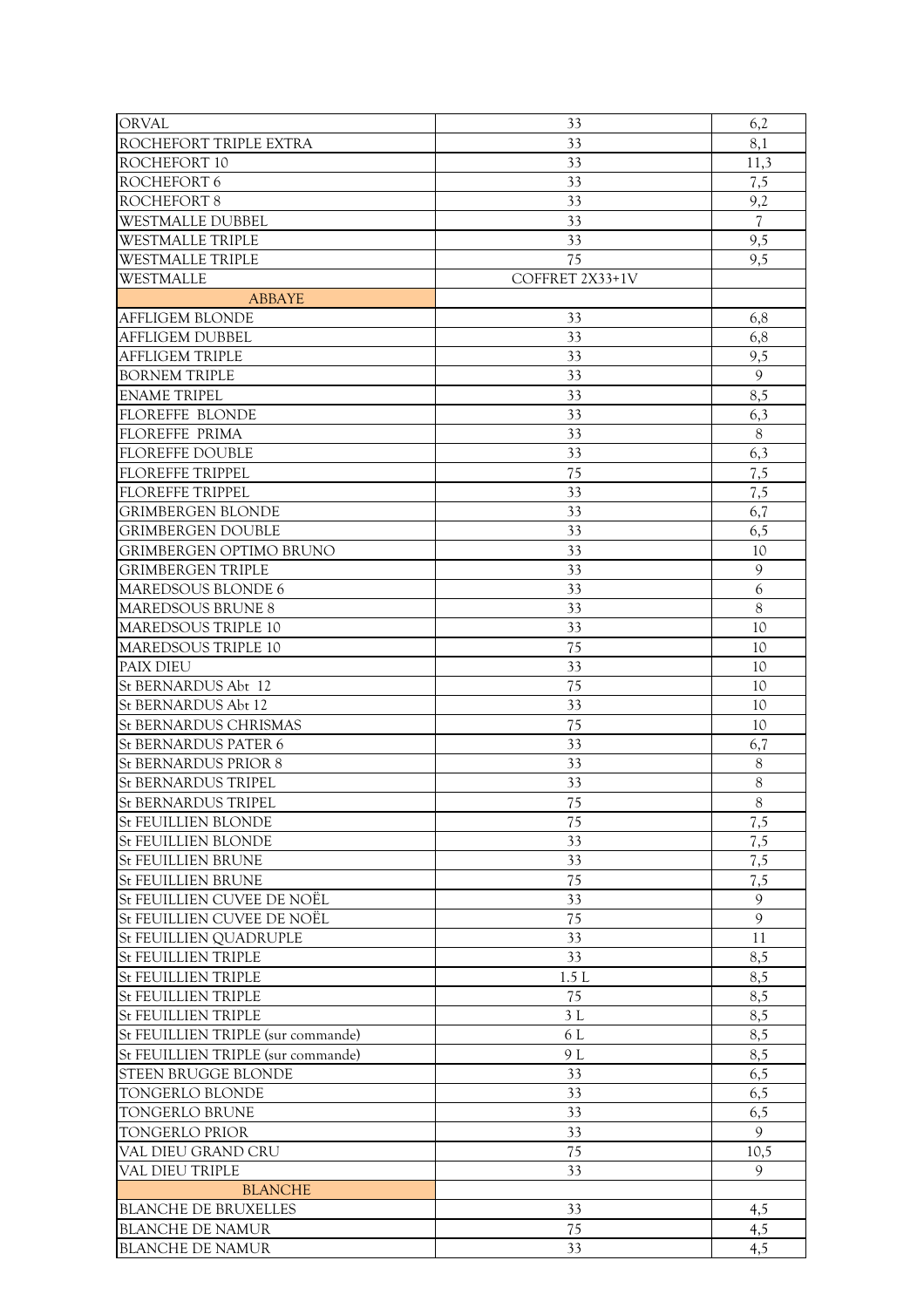| <b>BLANCHE DES HONNELLES</b>    | 33   | 6        |
|---------------------------------|------|----------|
| <b>BLANCHE DES HONNELLES</b>    | 75   | 6        |
| <b>St BERNARDUS WIT</b>         | 33   | 5,5      |
| <b>TROUBLETTE</b>               | 33   | 5,5      |
| <b>FARO</b>                     |      |          |
| <b>LINDEMANS FARO</b>           | 75   | 4,2      |
| <b>LINDEMANS FARO</b>           | 35,5 | 4,2      |
| <b>GUEUZE</b>                   |      |          |
| <b>BOON GUEUZE</b>              | 37,5 | 6,5      |
| <b>LINDEMANS GUEUZE</b>         | 35,5 | 4,5      |
| <b>AROMATISEE</b>               |      |          |
| <b>BACCHUS FRAMBOISE</b>        |      |          |
|                                 | 37,5 | 5        |
| <b>BARBAR BLONDE MIEL</b>       | 33   | $8\,$    |
| <b>BARBAR BRUNE MIEL</b>        | 33   | 8,5      |
| <b>BIERE DES OURS</b>           | 33   | 8,5      |
| <b>BLANCHE DE NAMUR ROSEE</b>   | 25   | 3,2      |
| <b>BLANCHE DE NAMUR ROSEE</b>   | 75   | 3,2      |
| <b>BUSH PECHE MEL</b>           | 33   | 8,5      |
| CHAPEAU ABRICOT                 | 25   | 3,5      |
| CHAPEAU BANANE                  | 25   | 3,5      |
| <b>CHAPEAU LEMON</b>            | 25   | 3,5      |
| <b>CHAPEAU MIRABELLE</b>        | 25   | 3,5      |
| <b>FLORIS FRAISE</b>            | 33   | 3,6      |
| <b>FLORIS MANGUE</b>            | 33   | 3,6      |
| <b>GAULOISE FRUITS ROUGES</b>   | 33   | 8,2      |
| <b>GRISETTE FRUITS DES BOIS</b> | 25   | 3,5      |
| <b>KASTEEL ROUGE</b>            | 33   | $8\,$    |
| <b>KASTEEL ROUGE</b>            | 75   | $\,8\,$  |
| <b>LIEFMANS FRUITESSE</b>       | 25   | 3,8      |
| <b>LINDEMANS APPLE</b>          | 35,5 | 3,5      |
| LINDEMANS CASSIS                | 35,5 | 3,5      |
| LINDEMANS FRAMBOISE             | 35,5 | 2,5      |
| LINDEMANS FRAMBOISE             | 75   | 2,5      |
| <b>LINDEMANS KRIEK</b>          | 75   | 3,5      |
| <b>LINDEMANS KRIEK</b>          | 35,5 | 3,5      |
| <b>LINDEMANS PECHERESSE</b>     | 75   | 2,5      |
| LINDEMANS PECHERESSE            | 35,5 | 2,5      |
| IRINCE COCHON ROUGE             | 33   | 7,5      |
| <b>St MONON MIEL</b>            | 33   | 8        |
| <b>TROLLS RASTA</b>             | 33   | 7        |
| <b>ECOSSE</b>                   |      |          |
| <b>BREW DOG PUNK IPA</b>        | 33   | 5,6      |
| Mc.DOUGLAS SCOTCH ALE           | 33   |          |
| <b>GORDON FINEST SCOTCH</b>     | 33   | 7,9<br>8 |
|                                 | 33   | 10       |
| <b>GORDON FINEST GOLD</b>       |      |          |
| <b>SNAKE VENOM</b>              | 33   | 67,5     |
| <b>FRANCE</b>                   |      |          |
| <b>ALSACE</b>                   |      |          |
| LICORNE BLACK                   | 33   | 6        |
| <b>AUGERGNE</b>                 |      |          |
| LA LUBIE TRIPLE                 | 33   | 8,5      |
| LA LUBIE IPA                    | 33   | 5,5      |
| <b>BRETAGNE</b>                 |      |          |
| AR MEN BLONDE                   | 33   | 5        |
| AR MEN ROUSSE                   | 33   | 6        |
| LEVRETTE BLONDE                 | 33   | 5        |
| <b>SANT ERWANN</b>              | 33   | 7        |
| <b>SANT ERWANN IPA</b>          | 33   | 7        |
| <b>CENTRE</b>                   |      |          |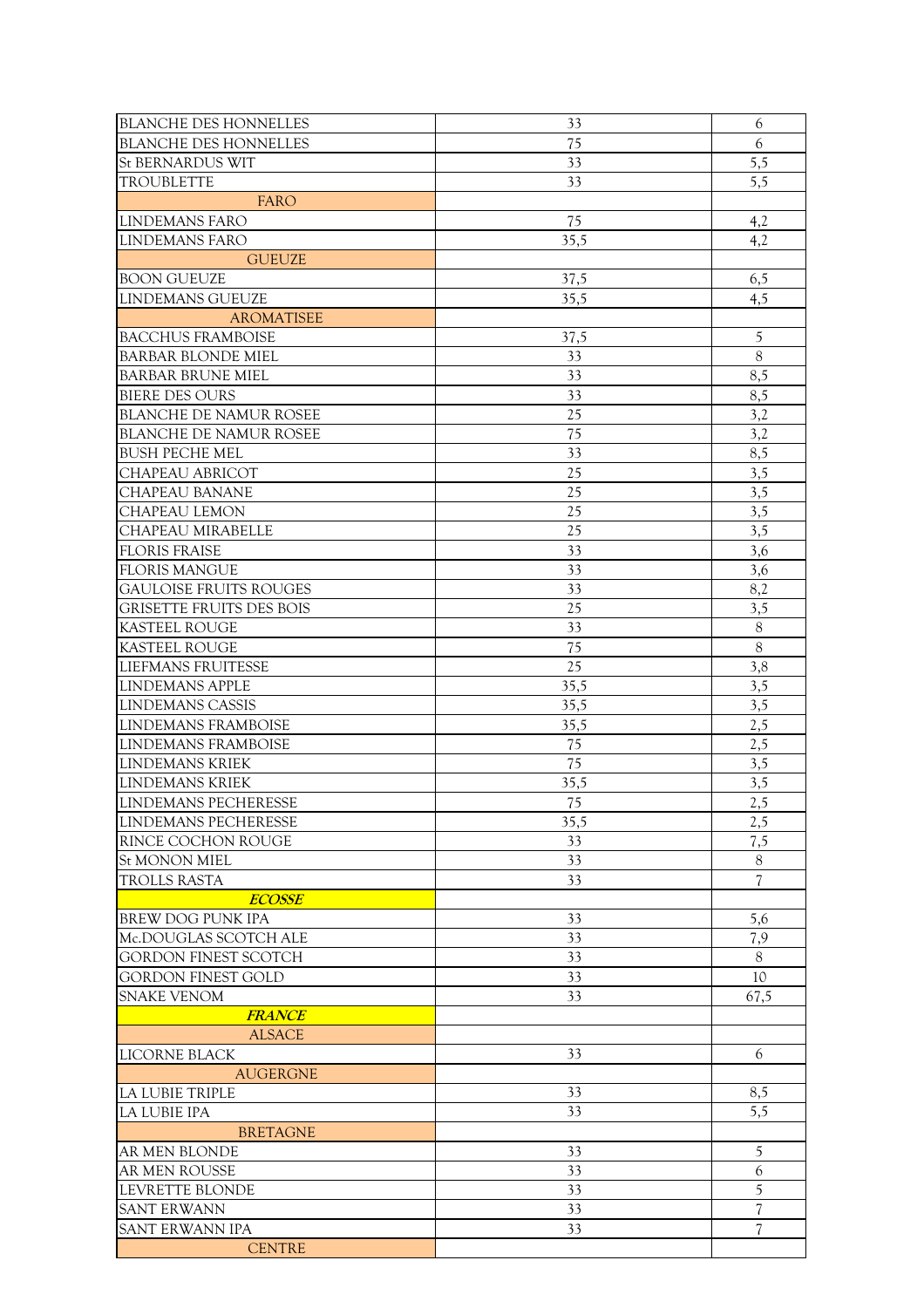| <b>BELL' DE LOING</b>              | COFFRET 4X33+2V |                          |
|------------------------------------|-----------------|--------------------------|
| <b>BELL' DE LOING AMBREE</b>       | 33              | 5,5                      |
| <b>BELL' DE LOING AMBREE</b>       | 75              | 5,5                      |
| BELL' DE LOING BLANCHE             | 33              | $\overline{4}$           |
| <b>BELL' DE LOING BLANCHE</b>      | 75              | $\overline{4}$           |
| <b>BELL' DE LOING BLONDE</b>       | 33              | 5,5                      |
| <b>BELL' DE LOING BLONDE</b>       | 75              | 5,5                      |
| <b>BELL' DE LOING BRUNE</b>        | 33              | 7,5                      |
| <b>BELL' DE LOING BRUNE</b>        | 75              | 7,5                      |
| BELL' DE LOING NOËL ROUSSE         | 33              | 8                        |
| BELL' DE LOING NOËL ROUSSE         | 75              | 8                        |
| <b>BELL' DE LOING ROUSSE</b>       | 33              | 8                        |
| <b>BELL' DE LOING ROUSSE</b>       | 75              | 8                        |
| <b>BELL' DE LOING SAFRAN</b>       | 33              | 5,5                      |
| BELL' DE LOING SAFRAN              | 75              | 5,5                      |
| LA BELLIFONTAINE AMBREE            | 33              | 6,5                      |
| LA BELLIFONTAINE AMBREE            | 75              | 6,5                      |
| LA BELLIFONTAINE BLONDE            | 33              | 6,5                      |
| LA BELLIFONTAINE BLONDE            | 75              | 6,5                      |
| LA GÂTINE AMBREE                   | 33              | 7,5                      |
| LA GÂTINE AMBREE                   | 75              | 7,5                      |
| LA GÂTINE BLONDE                   | 33              | 5,8                      |
| LA GÂTINE BLONDE                   | 75              | 5,8                      |
| LA GÂTINE BRUNE                    | 33              | 6,8                      |
| LA GÂTINE BRUNE                    | 75              | 6,8                      |
| LA GÂTINE DE NOËL                  | 33              | 6,8                      |
| LA GÂTINE DE NOËL                  | 75              | 6,8                      |
| LA GÂTINE IPA                      | 33              | 5,7                      |
| LA GÂTINE IPA                      | 75              | 5,7                      |
| LA PUCELLE D'ORLEANS AMBREE        | 33              | 6,5                      |
| LA PUCELLE D'ORLEANS AMBREE        | 75              | 6,5                      |
| LA PUCELLE D'ORLEANS BIERE DE NOËL | 33              | 6,5                      |
| LA PUCELLE D'ORLEANS BIERE DE NOËL | 75              | 6,5                      |
| LA PUCELLE D'ORLEANS BIO           | 33              | 6,5                      |
| LA PUCELLE D'ORLEANS BIO           | 75              | 6,5                      |
| LA PUCELLE D'ORLEANS BLANCHE       | 33              | 4,1                      |
| LA PUCELLE D'ORLEANS BLANCHE       | 75              | 4,1                      |
| LA PUCELLE D'ORLEANS BLONDE        | 33              | 6,5                      |
| LA PUCELLE D'ORLEANS BLONDE        | $\overline{75}$ | 6,5                      |
| LA PUCELLE D'ORLEANS IPA           | 33              | 5,7                      |
| LA PUCELLE D'ORLEANS CERISE        | 33              | 5,2                      |
| <b>CORSE</b>                       |                 |                          |
| <b>COLOMBA</b>                     | 33              | 5                        |
| PIETRA AMBREE                      | 33              | 6                        |
| <b>NORD</b>                        |                 |                          |
| 3 MONTS                            | 75              | 8,5                      |
| 3 MONTS GRANDE RESERVE             | 75              | 9,5                      |
| <b>BELZEBUTH TRIPLE</b>            | 33              | 8,5                      |
| <b>CH'TI BLONDE</b>                | 75              | 6,4                      |
| <b>GAVROCHE</b>                    | 33              | 8,5                      |
| LA BÊTE                            | 33              | $8\,$                    |
| LA CUVEE DES JONQUILLES            | 75              | $\overline{7}$           |
| <b>L'ANGELUS</b>                   | 33              | $\overline{\mathcal{U}}$ |
| PAGE 24 BIERE DE NOËL              | 75              | 6,9                      |
| RINCE COCHON                       | 33              | 8,5                      |
| RINCE COCHON                       | 75              | 8,5                      |
| <b>WAMBRECHIES AU GENIEVRE</b>     | 33              | 7,5                      |
| <b>NORMANDIE</b>                   |                 |                          |
| <b>ALIETUM</b>                     | 33              | 8,4                      |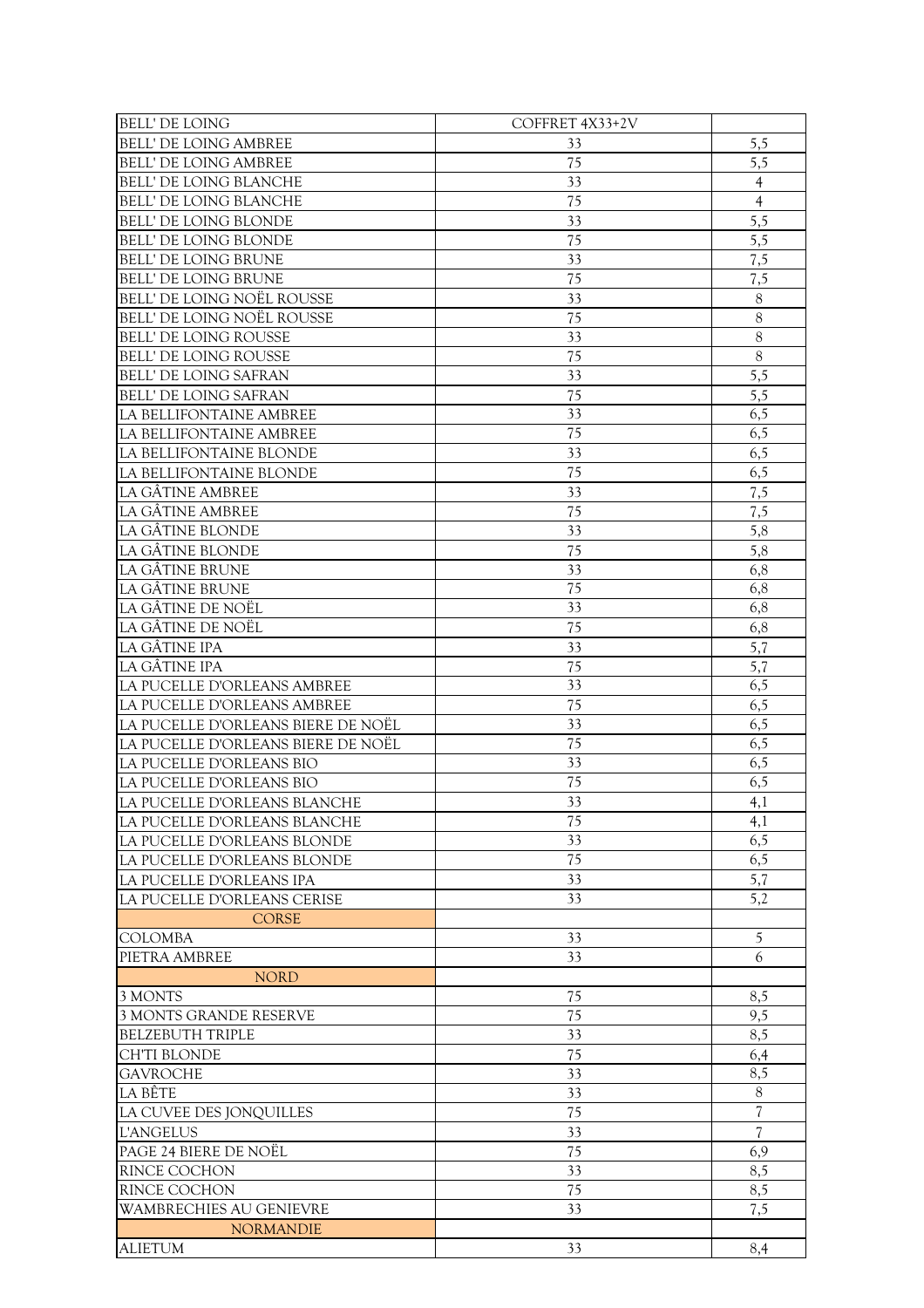| <b>ICTIS</b>                       | 33       | 6,2                      |
|------------------------------------|----------|--------------------------|
| <b>PYRENEES</b>                    |          |                          |
| <b>ALARYK AMBREE</b>               | 33       | 5,5                      |
| <b>ALARYK BLANCHE</b>              | 33       | 4,5                      |
| <b>ALARYK BLONDE</b>               | 33       | $\overline{5}$           |
| <b>ALARYK BRUNE</b>                | 33       | $\boldsymbol{8}$         |
| <b>ALARYK DOUBLE</b>               | 33       | $\overline{\mathcal{U}}$ |
| <b>ALARYK D'HIVER</b>              | 33       | 6                        |
|                                    |          |                          |
| <b>ALARYK IPA</b>                  | 33<br>33 | 6                        |
| <b>ALARYK TRIPLE GRAIN</b>         |          | 8,5                      |
| <b>ALARYK VENDEMIAIRE</b>          | 33       | 8                        |
| <b>SAVOIE</b>                      |          |                          |
| LA BLANCHE                         | 33       | 4,7                      |
| <b>LA ROUSSE</b>                   | 33       | 6,5                      |
| LA VERTE AU GENEPI                 | 33       | 5,9                      |
| L'AIGUILLE BLANCHE                 | 33       | 5                        |
| PISTE NOIRE                        | 33       | 5,9                      |
| <b>YETI</b>                        | 33       | 8                        |
| <b>HOLLANDE</b>                    |          |                          |
| <b>LA TRAPPE BLONDE</b>            | 33       | 6,5                      |
| <b>LA TRAPPE DUBBEL</b>            | 33       | $\overline{7}$           |
| LA TRAPPE ISID'OR                  | 33       | 7,5                      |
| LA TRAPPE QUADRUPEL                | 33       | 10                       |
| LA TRAPPE TRIPLE                   | 33       | $\,8\,$                  |
| <b>LA TRAPPE WITTE</b>             | 33       | 5,5                      |
| <b>IRELAND</b>                     |          |                          |
| <b>GUINNESS</b>                    | 33       | 7,5                      |
| <b>GUINNESS HOP HOUSE 13 LAGER</b> | 33       | $\sqrt{5}$               |
| <b>KILKENNY</b>                    | 33       |                          |
| O'HARA'S IPA                       | 33       | 4,2<br>5,2               |
|                                    |          |                          |
| <b>O'HARA'S RED</b>                | 50       | 4,3                      |
| O'HARA'S STOUT                     | 33       | 4,3                      |
| <b>ITALIE</b>                      |          |                          |
| PERONI                             | 33       | 5,1                      |
| <b>TRAPPISTES</b>                  |          |                          |
| <b>TREFONTANE TRIPLE</b>           | 33       | 8,5                      |
| <b>JAMAIQUE</b>                    |          |                          |
| <b>RED STRIPE</b>                  | 33       | 4,7                      |
| <b>JAPON</b>                       |          |                          |
| HITACHINO NEST BEER XH             | 33       | 8                        |
| HITACHINO NEST RED RICE ALE        | 33       | 7                        |
| HITACHINO NEST WHITE ALE           | 33       | 5,5                      |
| <b>KIRIN ICHIBAN</b>               | 33       | 5                        |
| <b>MEXIQUE</b>                     |          |                          |
| <b>DOS EQUIS</b>                   | 35,5     | 4,5                      |
| <b>POLOGNE</b>                     |          |                          |
| MARYENSZTADT WHITE IPA             | 30       | 6,5                      |
| MARYENSZTADT SOURTIME IPA          | 30       | 8,5                      |
| <b>SINGAPOUR</b>                   |          |                          |
| <b>TIGER</b>                       | 33       | $\mathfrak s$            |
| <b>SRI LANKA</b>                   |          |                          |
| <b>LION STOUT</b>                  | 33       | 8,8                      |
| <b>SUEDE</b>                       |          |                          |
| MOTÖRHEAD                          | 33       |                          |
| <b>SLAYER</b>                      |          | 4,7                      |
|                                    | 33       | 6,5                      |
| <b>TAIHITI</b>                     |          |                          |
| <b>HINANO</b>                      | 33       | 5                        |
| <b>TCHEQUE</b>                     |          |                          |
| PILSNER URQUELL                    | 33       | 4,4                      |